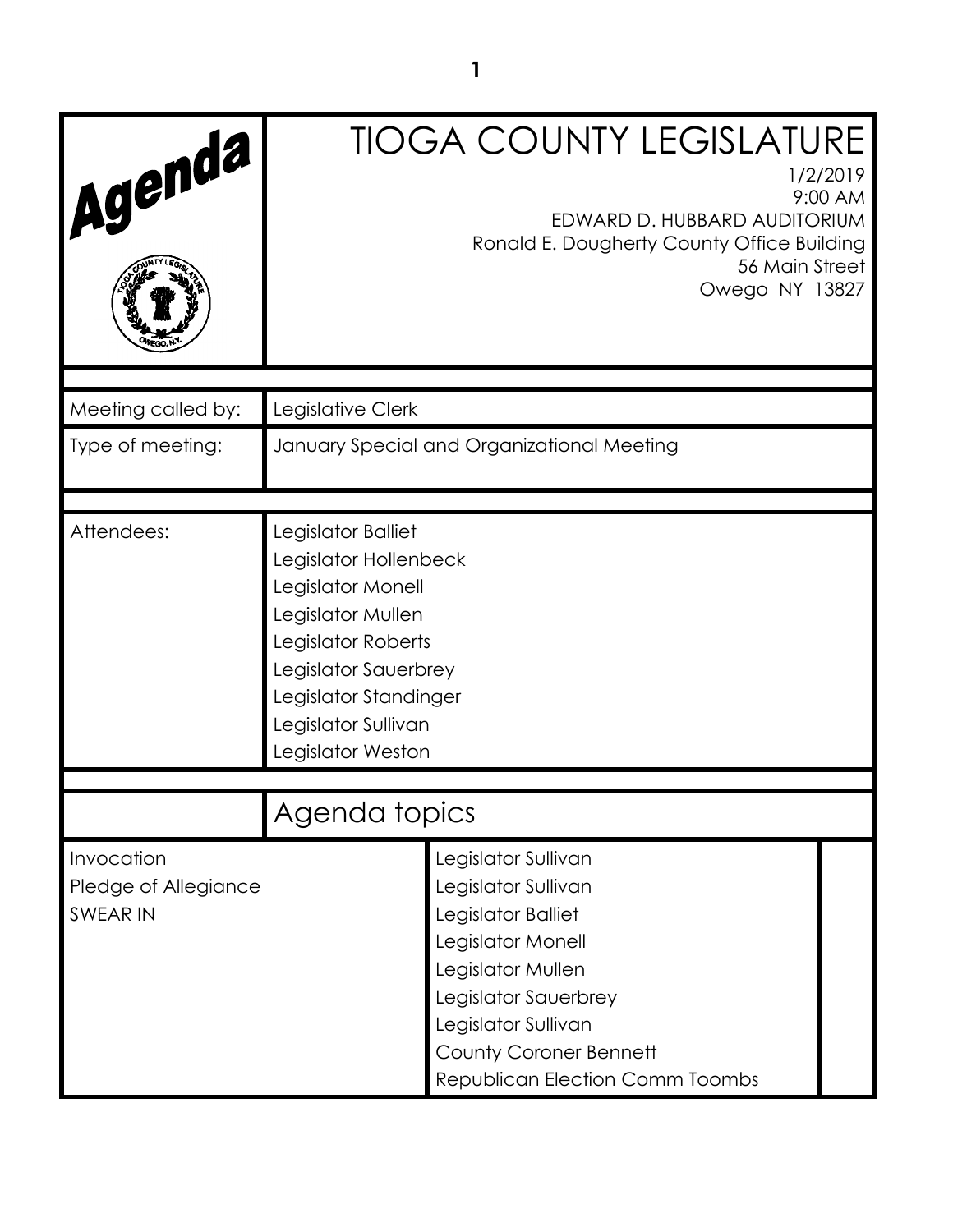|                                                                                                                                                                                                          |                                                     | <b>Democratic Election Comm Wahls</b>                                                                                                                                                                                                                                                                                                            |  |
|----------------------------------------------------------------------------------------------------------------------------------------------------------------------------------------------------------|-----------------------------------------------------|--------------------------------------------------------------------------------------------------------------------------------------------------------------------------------------------------------------------------------------------------------------------------------------------------------------------------------------------------|--|
| <b>NOMINATE</b><br><b>SWEAR IN CHAIR</b>                                                                                                                                                                 |                                                     | Chair-1 year term                                                                                                                                                                                                                                                                                                                                |  |
| <b>NOMINATE</b><br><b>NOMINATE</b><br><b>SWEAR IN DEPUTY CHAIRS</b>                                                                                                                                      |                                                     | Deputy Chair-1 year term<br>Deputy Chair-1 year term                                                                                                                                                                                                                                                                                             |  |
| <b>NOMINATE</b><br><b>NOMINATE</b><br><b>NOMINATE</b><br><b>NOMINATE</b><br><b>SWEAR IN County Attorney, Legislative</b><br>Clerk, Budget Officer, Public Defender<br><b>NOMINATE</b><br><b>NOMINATE</b> |                                                     | County Attorney 1/2/19-12/31/21<br>Legislative Clerk 1/2/19-12/31/21<br>Budget Officer 1/2/19-12/31/21<br>Public Defender 1/2/19-12/31/21<br>Public Info Officer 1/2/19-12/31/19<br>Republican Majority Leader 1/2/19-<br>12/31/19                                                                                                               |  |
| <b>Petitions, Communications &amp; Notices</b><br>Appointments                                                                                                                                           |                                                     | <b>DISCLOSURES</b>                                                                                                                                                                                                                                                                                                                               |  |
| <b>RESOLUTIONS:</b>                                                                                                                                                                                      | 1. Trips Authorized<br>5.<br>6. Set Salary of Chair | 2. Designation of Official Depositories<br>3. Designate Official Newspapers<br>4. Designation of Newspaper for Republican Party<br>Designation of Newspaper for Democratic Party<br>7. Fix dates and times of Tioga County Legislative Meetings<br>8. Appoint County Auditor and Deputy County Auditor<br>9. Annual Review of Procurement Policy |  |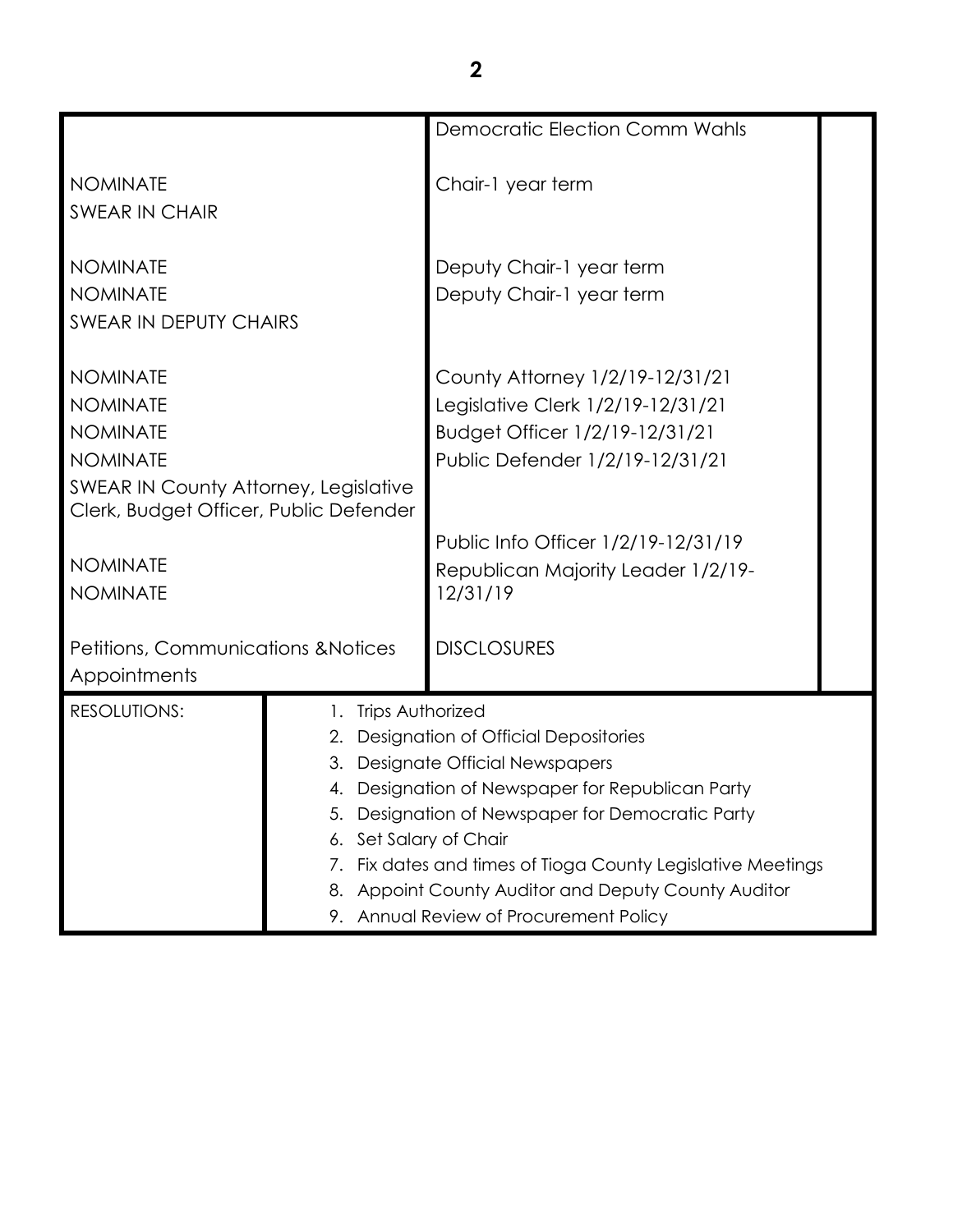RESOLUTION NO. –19 TRIPS AUTHORIZED

RESOLVED: That the Chair and the Clerk of the County Legislature, the County Attorney, and County Legislators be, and they hereby are, authorized to make such trips as their duties may require and that their actual and necessary expenses for travel, meals and lodging incurred on such trips be a County charge.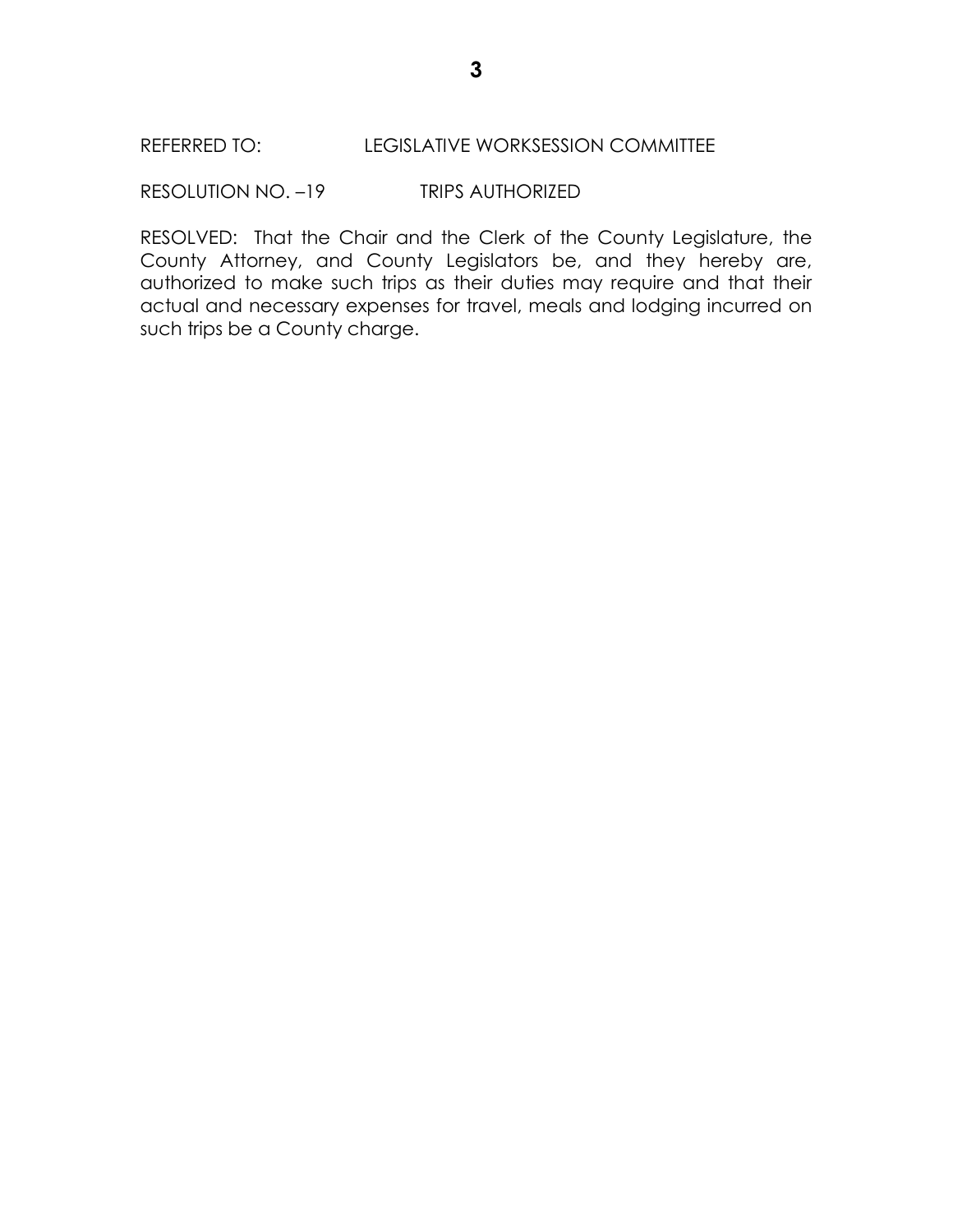### REFERRED TO: FINANCE COMMITTEE

# RESOLUTION NO. –19 DESIGNATION OF OFFICIAL **DEPOSITORIES**

RESOLVED: That, pursuant to the powers vested in this Legislature by Section 212 of the County Law, as amended, the following Banks within New York State be, and they hereby are designated as depositories for the deposit of all monies received by the County Treasurer, to an amount not to exceed the sum set opposite the name of each Bank as follows:

| JP Morgan Chase Bank                  | \$30,000,000 |
|---------------------------------------|--------------|
| Chemung Canal Trust Company           | \$30,000,000 |
| Community Bank, N.A.                  | \$30,000,000 |
| Key Bank Corporation                  | \$30,000,000 |
| M&T Bank                              | \$30,000,000 |
| Tioga State Bank                      | \$30,000,000 |
| National Bank and Trust Company, N.A. | \$30,000,000 |
| M&T Securities, Inc.                  | \$30,000,000 |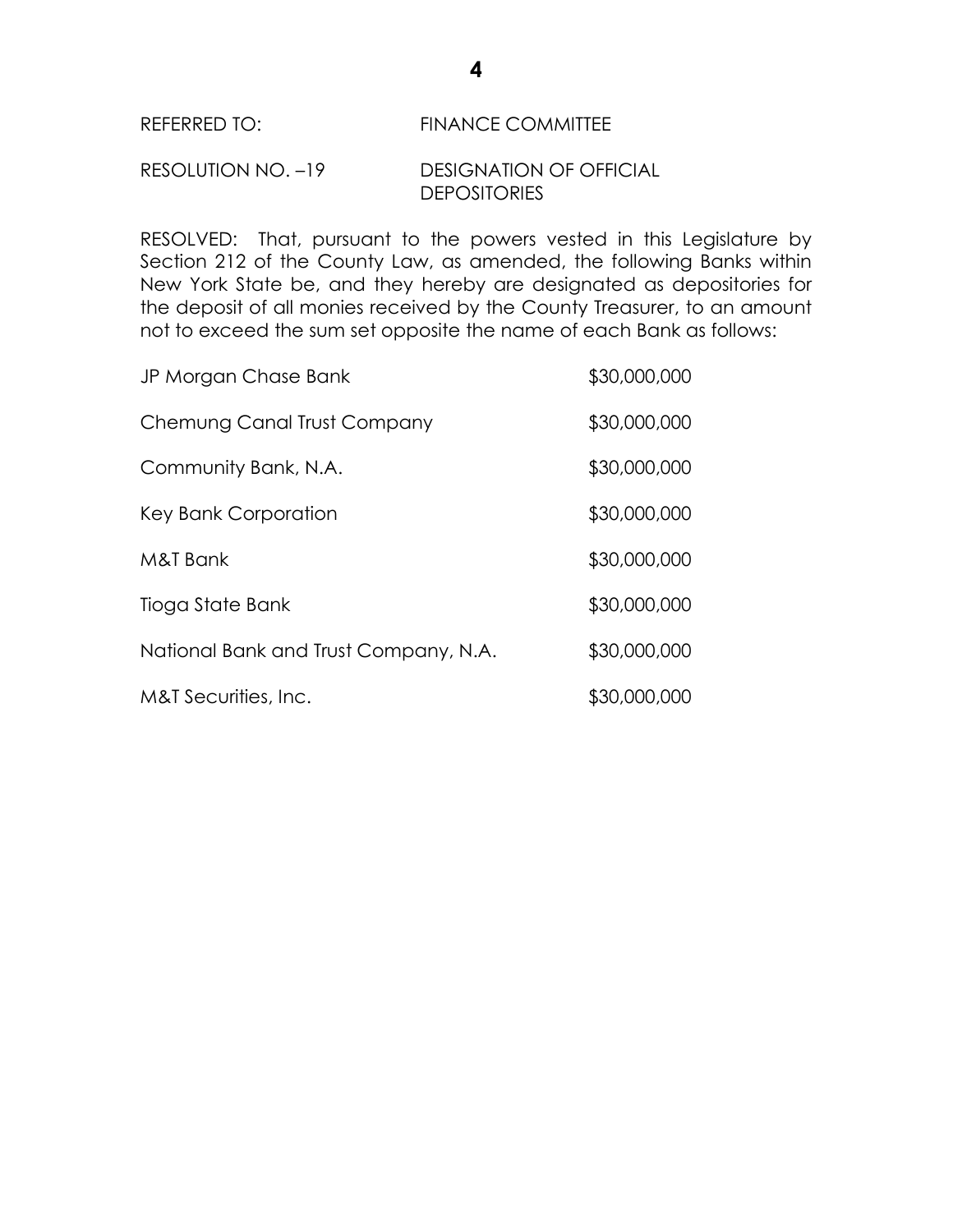RESOLUTION NO. –19 DESIGNATE OFFICIAL NEWSPAPERS

RESOLVED: That the Tioga County Courier and the Morning Times are hereby designated official newspapers for the publication of all local laws, notices and other matters required by law to be published pursuant to County Law  $\delta$ 214, Subd. 2; and be it further

RESOLVED: That the Press and Sun Bulletin, a daily newspaper, is hereby designated as the official newspaper for purposes of publishing all local laws, notices and other matters required by law to be published at such times that there is insufficient time to publish in the above two newspapers.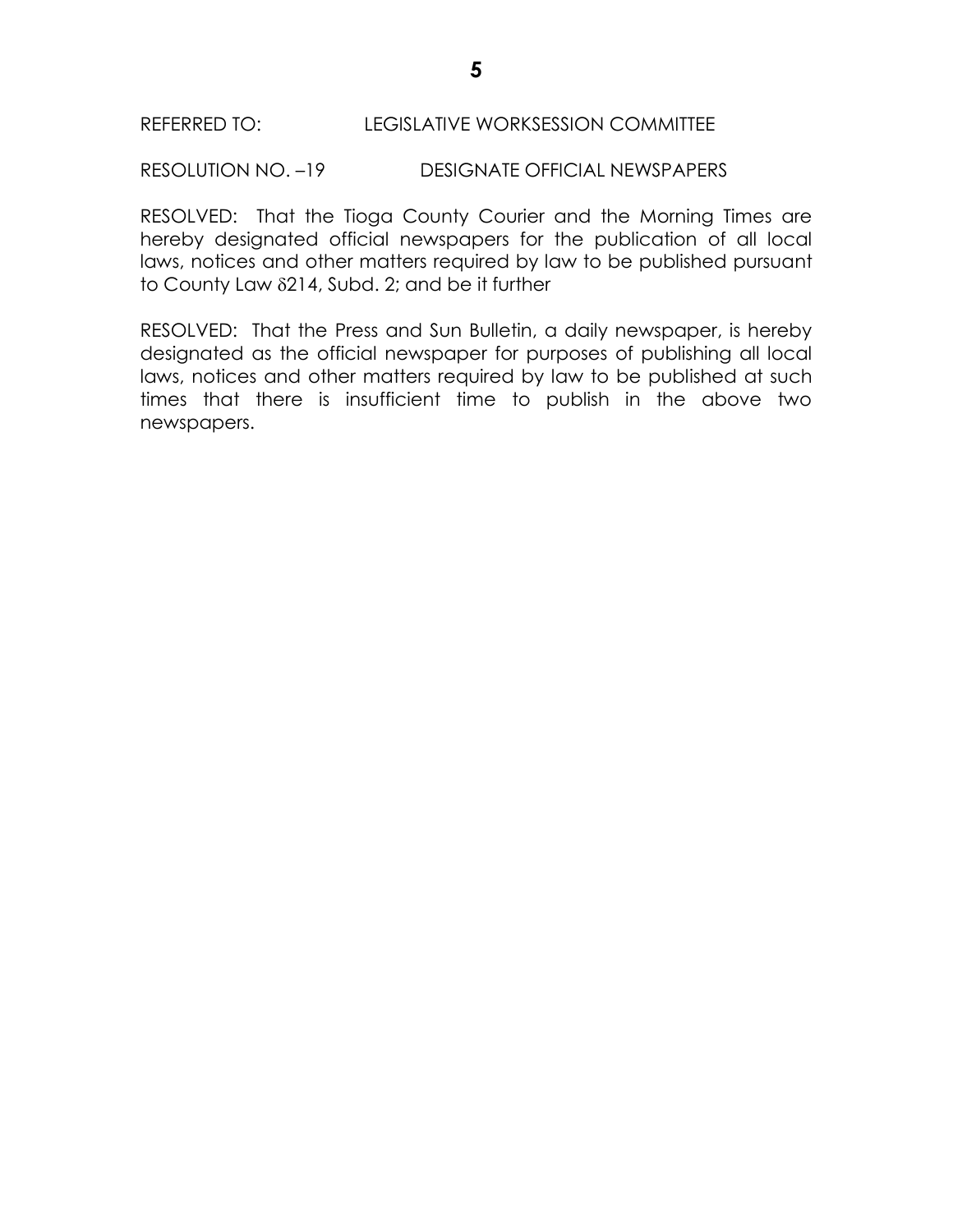#### RESOLUTION NO. –19 DESIGNATION OF NEWSPAPER FOR REPUBLICAN PARTY

RESOLVED: That the Morning Times is hereby designated as the newspaper published in the County of Tioga for the Republican Party to publish the Election notices issued by the Secretary of State, and to publish the official canvass pursuant to County Law 214, Subd. 1.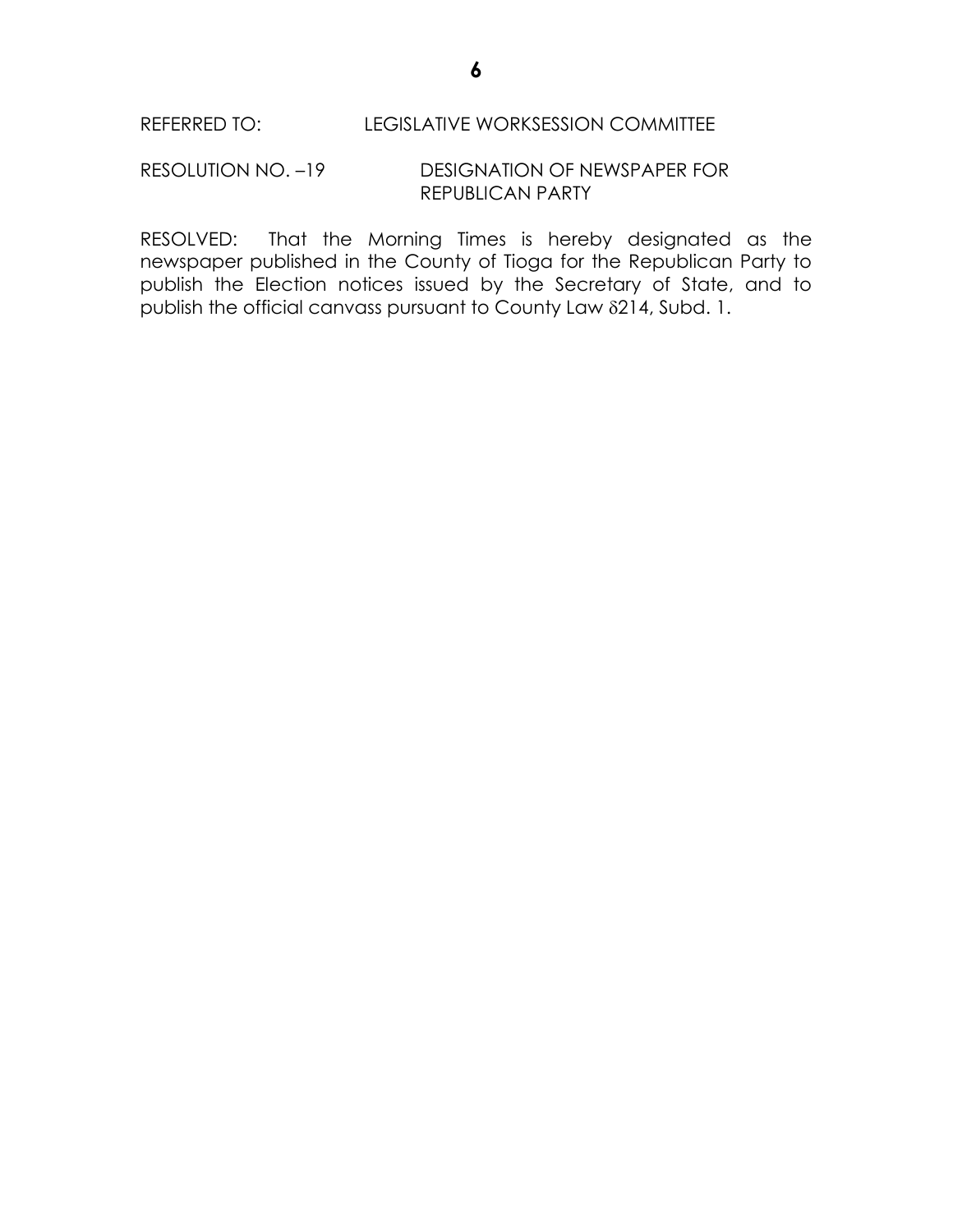## RESOLUTION NO. –19 DESIGNATION OF NEWSPAPER FOR DEMOCRATIC PARTY

RESOLVED: That the Tioga County Courier is hereby designated as the newspaper published in the County of Tioga for the Democratic Party to publish the Election notices issued by the Secretary of State, and to publish the official canvass pursuant to County Law 214, Subd. 1.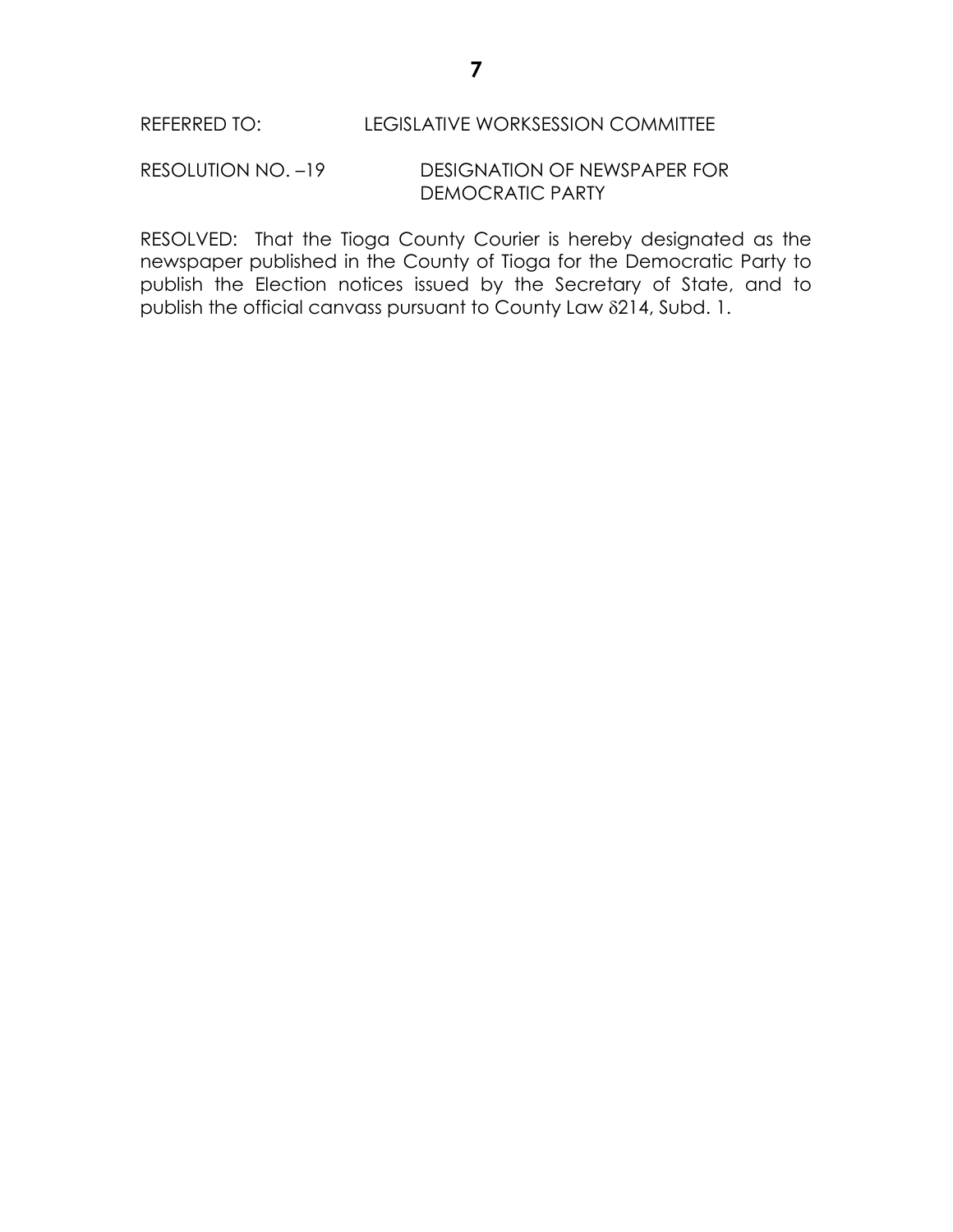# REFERRED TO: LEGISLATIVE WORKSESSION COMMITTEE

RESOLUTION NO. -19 SET SALARY OF CHAIR

RESOLVED: That the salary of the Chair of the Tioga County Legislature be set at \$35,956 per year, which includes the salary received as County Legislator of \$11,119 and an additional \$24,837 to serve as Chair.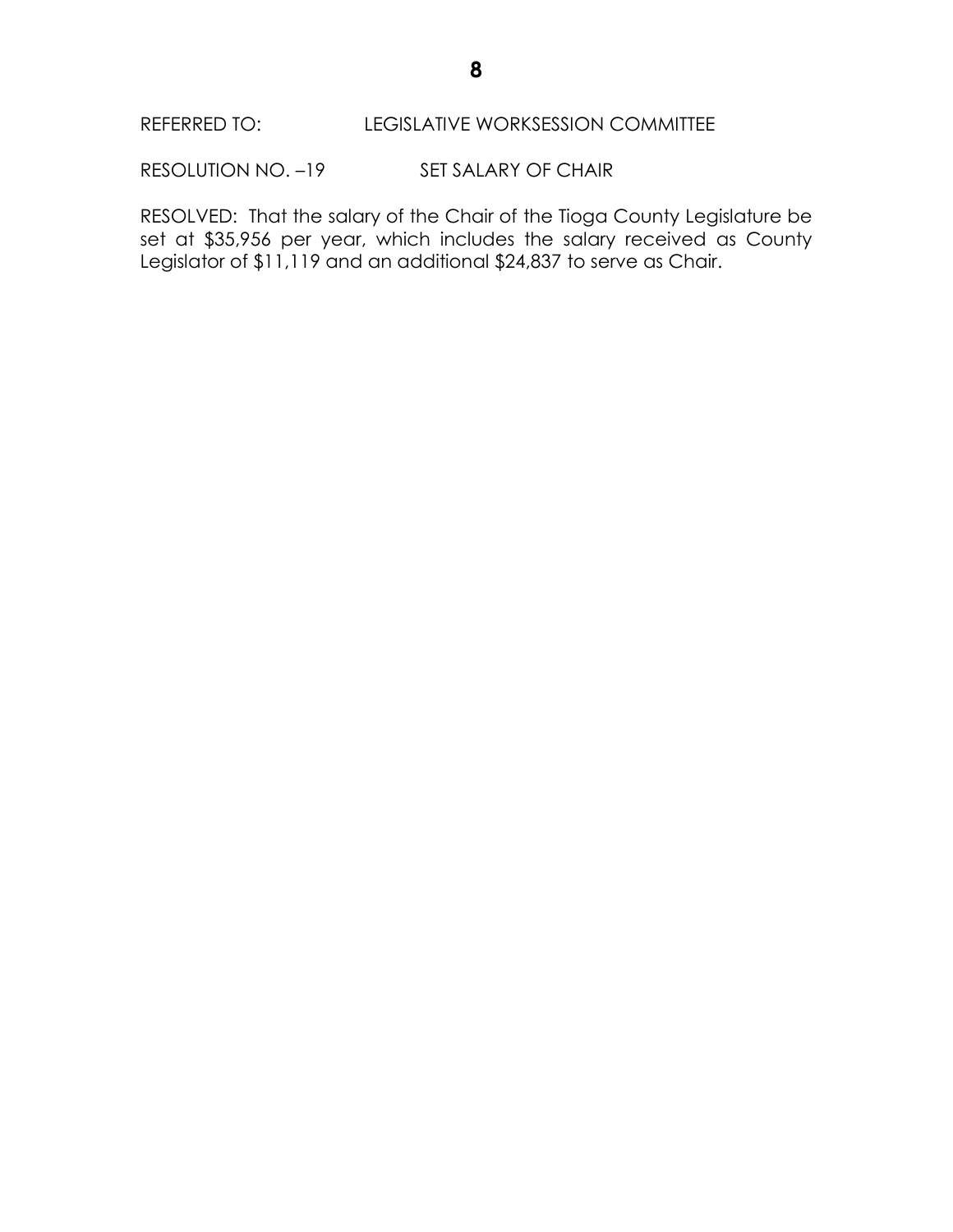## RESOLUTION NO. –19 FIX DATES AND TIMES OF TIOGA COUNTY LEGISLATIVE **MEETINGS**

RESOLVED: That the Tioga County Legislature during 2019 shall meet regularly in the Edward D. Hubbard Auditorium of the Ronald E. Dougherty County Office Building, 56 Main Street, Owego, New York at 12:00 P.M. on the Tuesday following Committees which are held during the first full work week of the month; and be it further

RESOLVED: That the, March, June, September and December 2019 Legislative meetings shall be held at 6:00 P.M.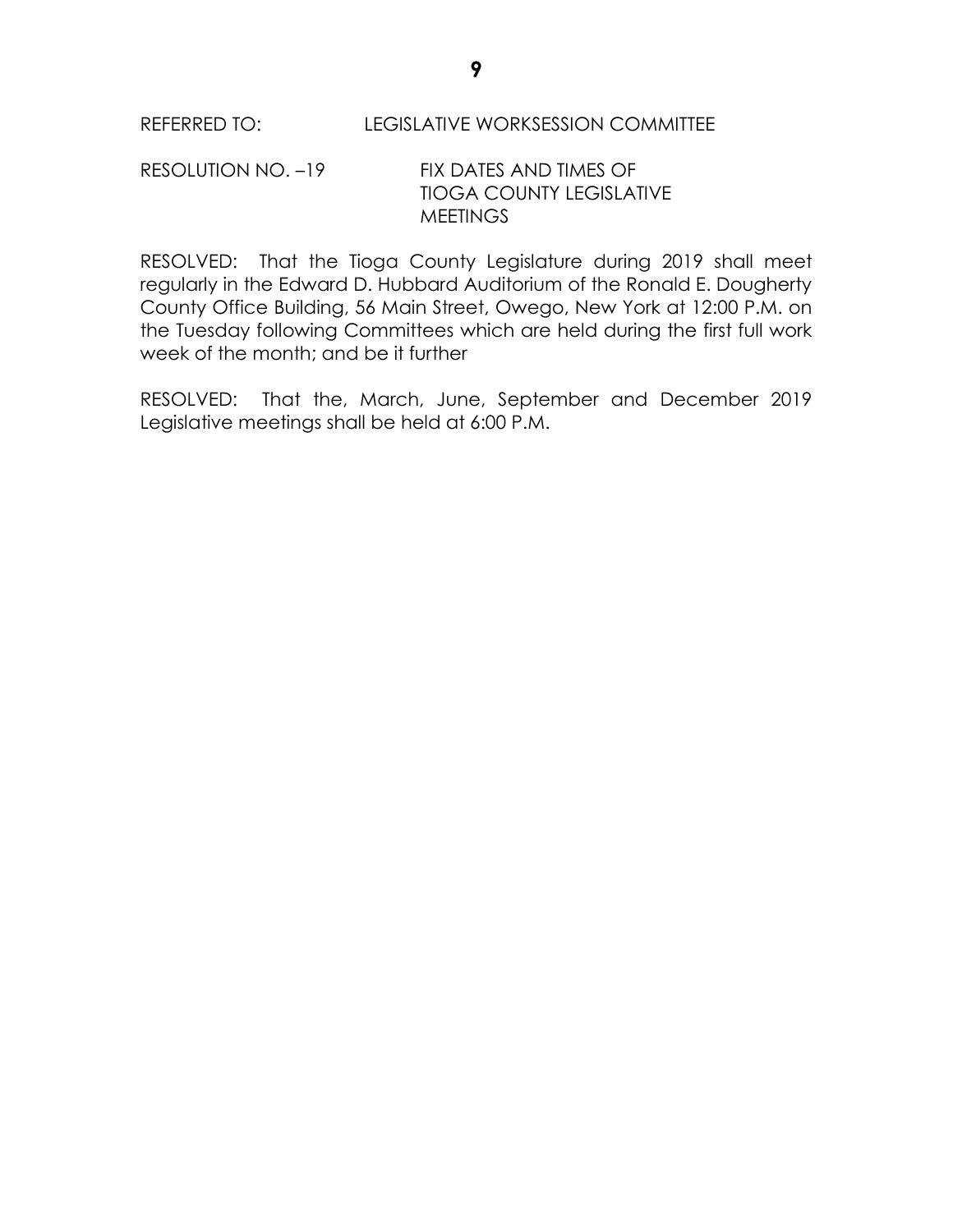# REFERRED TO: LEGISLATIVE WORKSESSION PERSONNEL COMMITTEE

RESOLUTION NO. -19 APPOINT COUNTY AUDITOR AND DEPUTY COUNTY AUDITOR

WHEREAS: The County is required to appoint a County Auditor and Deputy County Auditor to process and review the Purchase Orders submitted by County Departments for payment of a variety of bills; and

WHEREAS: The terms for these appointments coincide with Legislator Group One and are due for reappointment as of January 1, 2019; therefore be it

RESOLVED: That Maureen L. Dougherty, be and hereby is appointed County Auditor for a three (3) year term, commencing January 2, 2019 and ending December 31, 2021; and be it further

RESOLVED: That Cathy Haskell be and hereby is appointed Deputy Tioga County Auditor, to act in the absence of the County Auditor, said term to be the same as that of the County Auditor.